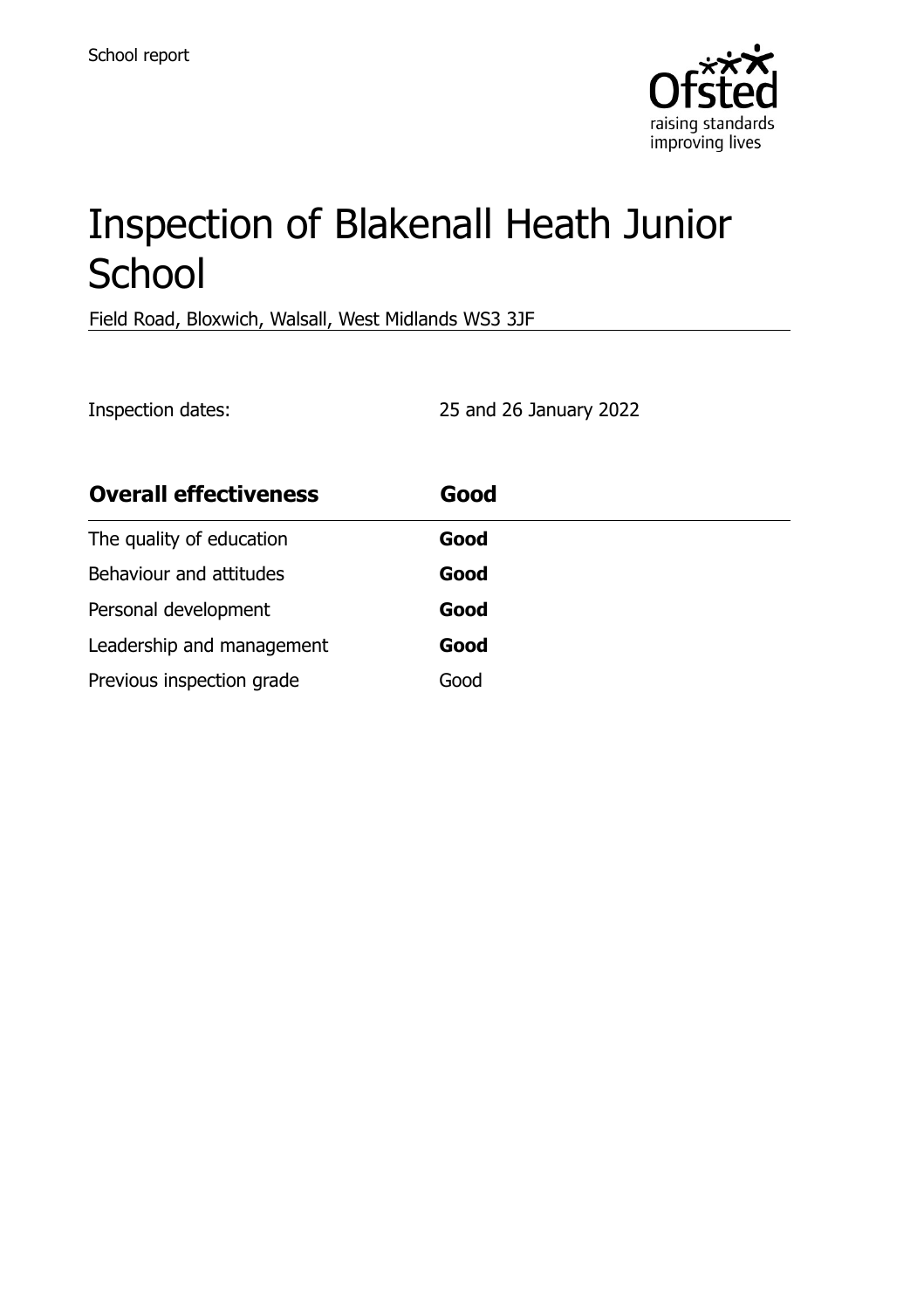

## **What is it like to attend this school?**

Pupils' well-being is a priority. Staff do all they can to ensure that pupils feel safe and happy. Leaders instil in pupils a 'You can do it' attitude. Pupils are proud to display this motto on their school uniform.

In classrooms, there is a purposeful buzz. Pupils listen carefully to teachers and to each other. Most pupils concentrate on their work and are keen to learn. Vulnerable pupils receive extra support to overcome any difficulties they have.

Pupils behave well. They know they will be rewarded if they work hard and do the right thing. They know what will happen if they do not. Pupils build strong friendships and show respect for others. Pupils say that sometimes friends fall out. They know how this is different from bullying. Leaders take bullying incidents seriously. They work with pupils and parents to make sure it does not happen again.

Leaders have planned a broad and ambitious curriculum. Music is a particular strength. Pupils become skilled at playing musical instruments, such as the violin and flute. During COVID-19, leaders have focused on reviewing what is taught in reading, mathematics, science and physical education. Leaders are developing plans in other subjects so that pupils achieve similarly well.

#### **What does the school do well and what does it need to do better?**

Leaders have made some carefully considered changes to the curriculum. These changes are making a difference. In subjects such as mathematics, music and physical education, teachers build pupils' knowledge in a logical order. They plan time for pupils to practise what they are learning before moving on to something new. As a result, pupils are achieving well in these subjects.

Reading is a high priority. Leaders have focused on developing pupils' understanding of what they read. This approach is working for most pupils. Leaders have introduced a phonics programme for pupils who are at an early stage of learning to read. These pupils read books that help them practise the letter sounds they are learning. However, staff have not had the training they need to teach phonics well. As a result, a small number of pupils are not learning to read as quickly as they should.

In other subjects, leaders have set out what they want pupils to know and be able to do at the end of each year. They have started to break this down into the specific chunks of knowledge they want pupils to learn along the way. However, this work is at an early stage. As a result, pupils' knowledge is not secure in some topics.

Teachers receive training and support to teach different subjects effectively. In lessons, they explain concepts clearly to pupils. Teachers ask pupils questions to make sure they understand. They place emphasis on broadening pupils' vocabulary in different subjects.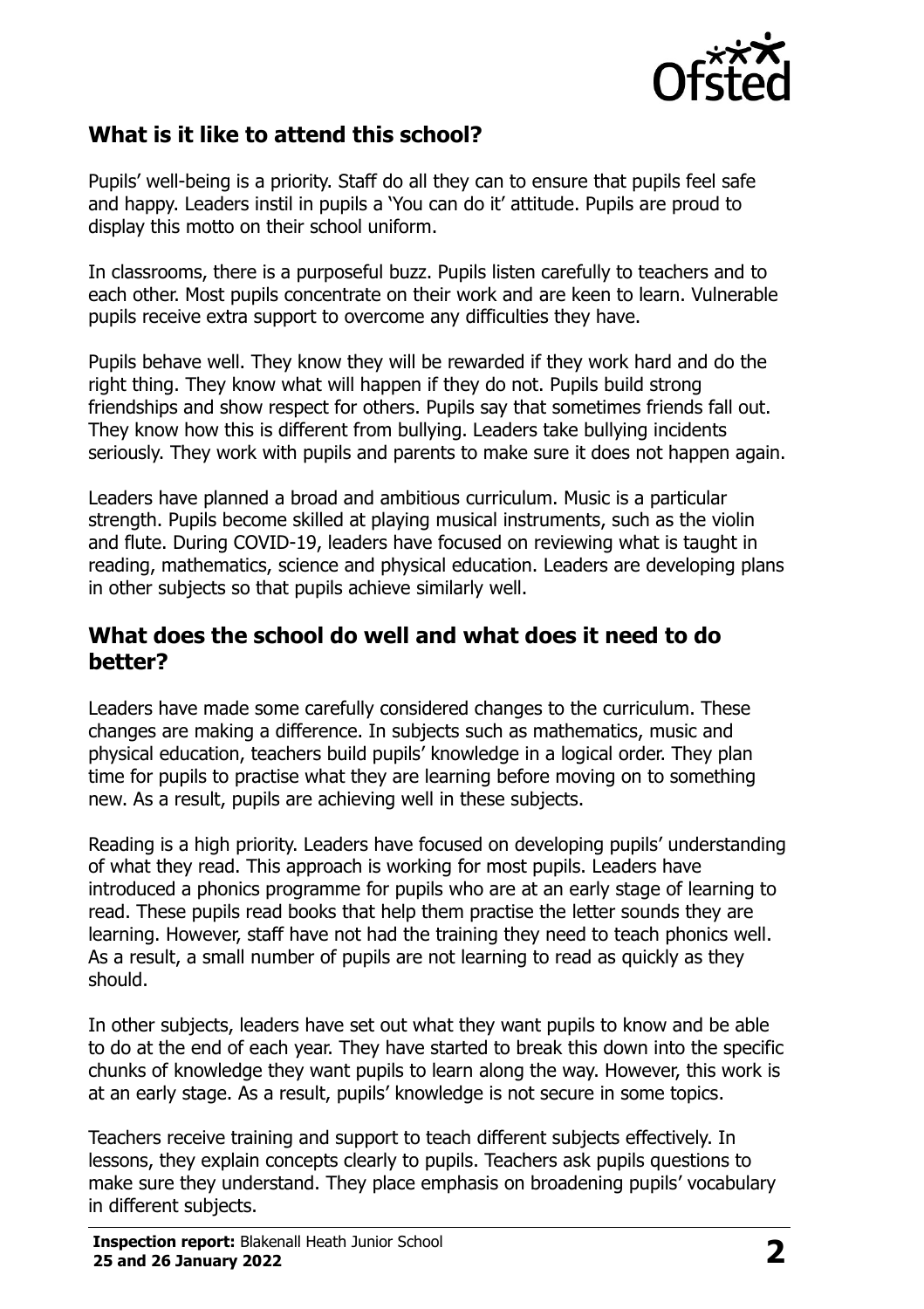

Most pupils with special educational needs and/or disabilities get lots of practice at the things they need to learn. These pupils are doing well. Occasionally, teachers do not set the right targets for pupils to learn what they need next. Leaders are addressing this.

Leaders and governors broadly know the school's strengths and weaknesses. They are working on improving the right things in the curriculum. However, leaders and governors do not check closely on the difference their actions are making. This can slow improvements.

Staff manage pupils' behaviour effectively. As a result, lessons are rarely disrupted by poor behaviour. Pupils who need extra help with their emotional health or behaviour receive high-quality support. This ensures that these pupils are ready and able to learn.

Pupils learn to respect difference. They understand that people hold different beliefs and have different characteristics. Pupils learn how to look after themselves. For example, Year 3 pupils learn about dental hygiene. Leaders plan trips and afterschool clubs to broaden pupils' experiences. COVID-19 has made this difficult, but leaders have found some ways round this. For example, they have invited visitors into school instead of pupils going on trips.

## **Safeguarding**

The arrangements for safeguarding are effective.

Pupils feel safe at school. They value being able to share their worries with trained counsellors. Pupils learn about the risks they might face in the local community, such as knife crime. Pupils know how to keep themselves safe online.

Staff know pupils and their families well. They are vigilant to signs that might show a pupil is at risk of harm. Staff report any concerns in detail and leaders respond swiftly. Leaders are not afraid to challenge if they do not think external agencies are taking the action necessary to keep pupils safe.

## **What does the school need to do to improve?**

#### **(Information for the school and appropriate authority)**

- The school's curriculum is not yet sufficiently well planned and sequenced in some subjects. However, it is clear from leaders' actions that they are in the process of bringing this about. Leaders need to complete the process of reviewing the curriculum in all subjects within their identified timescale. For this reason, the transitional arrangements have been applied.
- In subjects such as history and art, leaders are at an early stage of identifying the precise knowledge they want pupils to learn. As a result, pupils' knowledge in these subjects is not secure. Leaders should identify and sequence the specific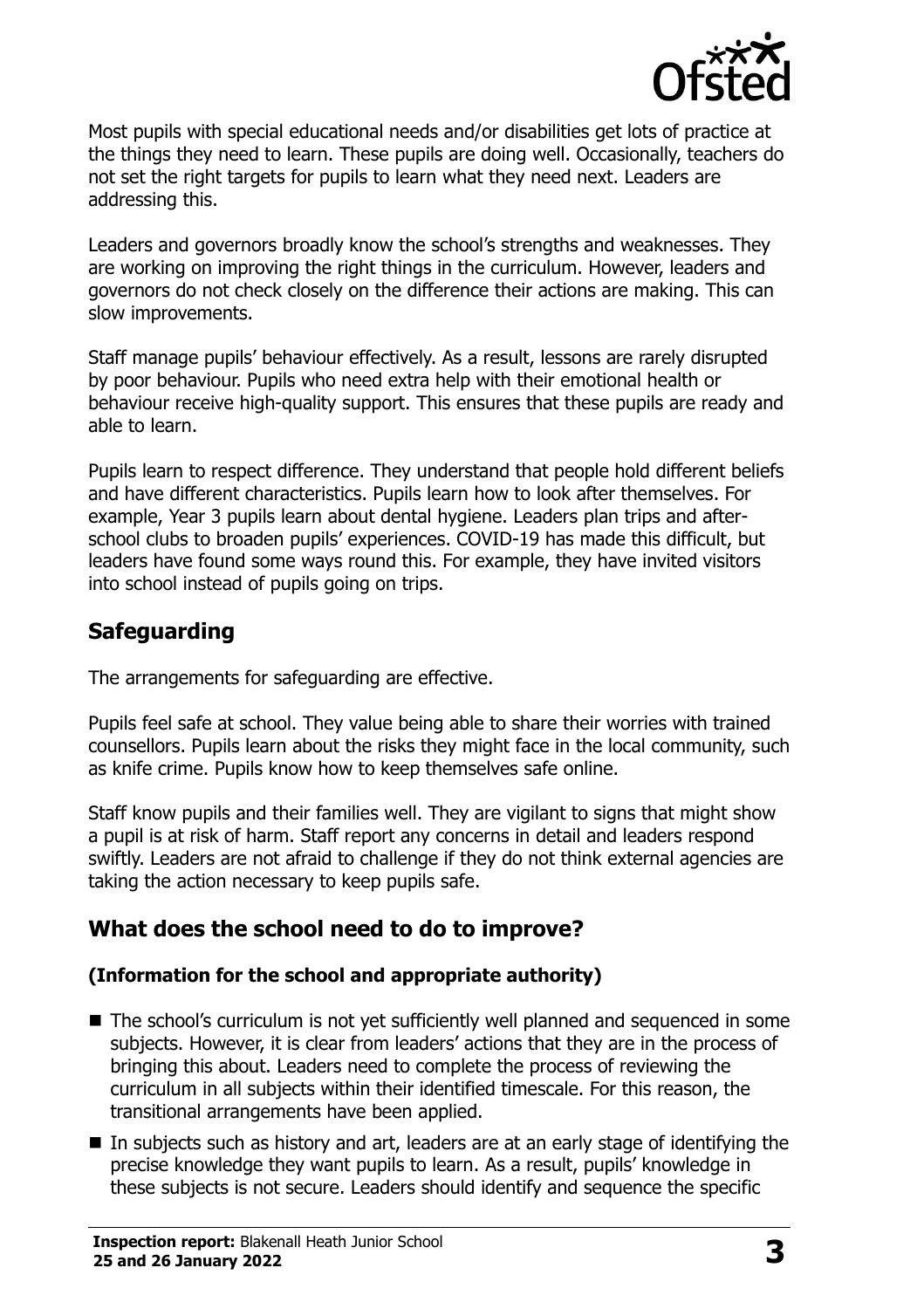

knowledge they want pupils to know and remember. Teachers need to check that pupils remember this knowledge so that they achieve well in all subjects.

- Leaders and staff lack the subject knowledge to teach phonics effectively. This means that a small number of pupils do not learn to read as quickly as they should. Leaders need to continue with their plans to train staff so that they have the necessary knowledge to teach phonics well and ensure that the weakest readers catch up swiftly.
- Leaders and governors do not have a sufficiently detailed understanding of how pupils are doing and what improvements are needed in some areas, such as phonics. As a result, improvements can be too slow to happen. Leaders and governors need to make more precise checks on the difference their actions are making. This will help them to address any weaknesses more quickly.

#### **How can I feed back my views?**

You can use [Ofsted Parent View](http://parentview.ofsted.gov.uk/) to give Ofsted your opinion on your child's school, or to find out what other parents and carers think. We use information from Ofsted Parent View when deciding which schools to inspect, when to inspect them and as part of their inspection.

The Department for Education has further quidance on how to complain about a school.

If you are the school and you are not happy with the inspection or the report, you can [complain to Ofsted.](http://www.gov.uk/complain-ofsted-report)

#### **Further information**

You can search for [published performance information](http://www.compare-school-performance.service.gov.uk/) about the school.

In the report, '[disadvantaged pupils](http://www.gov.uk/guidance/pupil-premium-information-for-schools-and-alternative-provision-settings)' refers to those pupils who attract government pupil premium funding: pupils claiming free school meals at any point in the last six years and pupils in care or who left care through adoption or another formal route.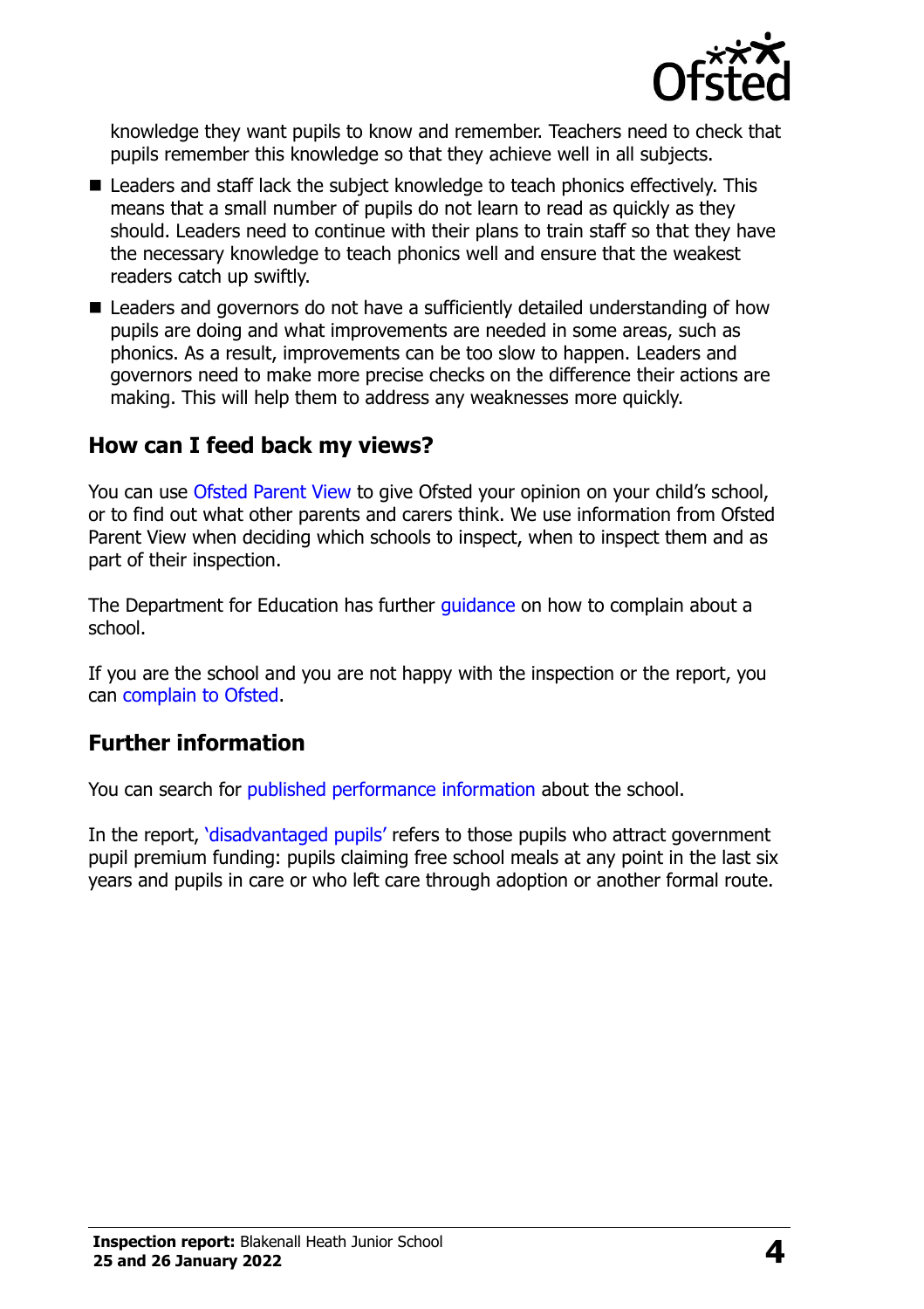

## **School details**

| Unique reference number             | 104144                                                               |
|-------------------------------------|----------------------------------------------------------------------|
| <b>Local authority</b>              | Walsall                                                              |
| <b>Inspection number</b>            | 10211293                                                             |
| <b>Type of school</b>               | <b>Junior</b>                                                        |
| <b>School category</b>              | Community                                                            |
| Age range of pupils                 | 7 to 11                                                              |
| <b>Gender of pupils</b>             | Mixed                                                                |
| Number of pupils on the school roll | 235                                                                  |
| <b>Appropriate authority</b>        | The governing body                                                   |
| <b>Chair of governing body</b>      | Jennifer Johnson                                                     |
| <b>Headteacher</b>                  | Kim Baker                                                            |
| Website                             | www.blakenallheathjunior.co.uk                                       |
| Dates of previous inspection        | 25 and 26 January 2017, under section 5<br>of the Education Act 2005 |

## **Information about this school**

- The governing body manages a breakfast club for pupils who attend the school.
- $\blacksquare$  The school does not use any alternative provision.

### **Information about this inspection**

The inspectors carried out this inspection under section 5 of the Education Act 2005.

- This was the first routine inspection the school received since the COVID-19 pandemic began. Inspectors discussed the impact of the pandemic with leaders and have taken this into account in their evaluation of the school.
- Inspectors held meetings with the headteacher, deputy headteacher, special educational needs coordinator and other senior leaders.
- The lead inspector met with the chair of the governing body and two governors. She also spoke with a representative of the local authority.
- Inspectors carried out deep dives in these subjects: early reading, mathematics, history and music. For each deep dive, inspectors discussed the curriculum with subject leaders, visited a sample of lessons, spoke to teachers, spoke to some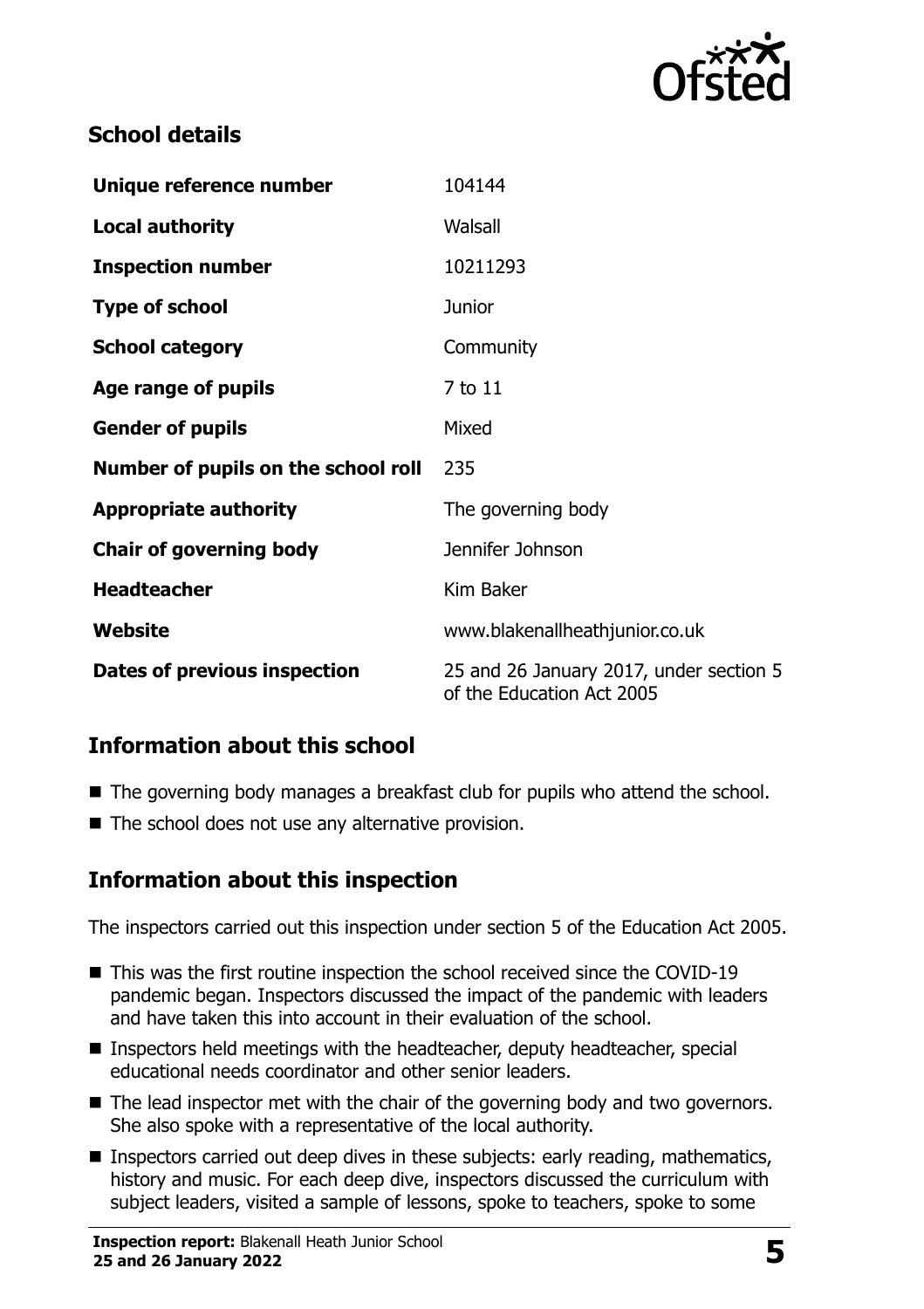

pupils about their learning and looked at samples of pupils' work. Inspectors also spoke to leaders about the curriculum in some other subjects.

- Inspectors listened to a sample of pupils from each year group read.
- **Inspectors observed pupils' behaviour in lessons and at lunchtime. They spoke** formally with groups of pupils as well as talking to pupils in lessons and around school. Inspectors reviewed the 35 responses to Ofsted's online pupil survey.
- **Inspectors met with leaders about the school's safeguarding procedures.** Inspectors reviewed policies and records relating to safeguarding, behaviour and attendance. They spoke to pupils, parents and staff about pupils' safety.
- Inspectors reviewed a range of documentation, including the school's selfevaluation and improvement plans, minutes of governing body meetings, records of monitoring and evaluation and information on the school's website.
- Inspectors took account of the five free-text responses to Ofsted Parent View. One inspector spoke with parents at the beginning of the school day. Inspectors also considered the 26 responses to Ofsted's online staff questionnaire.

#### **Inspection team**

Claire Jones, lead inspector **Her Majesty's Inspector** 

Jonathan Leonard **Her Majesty's Inspector**